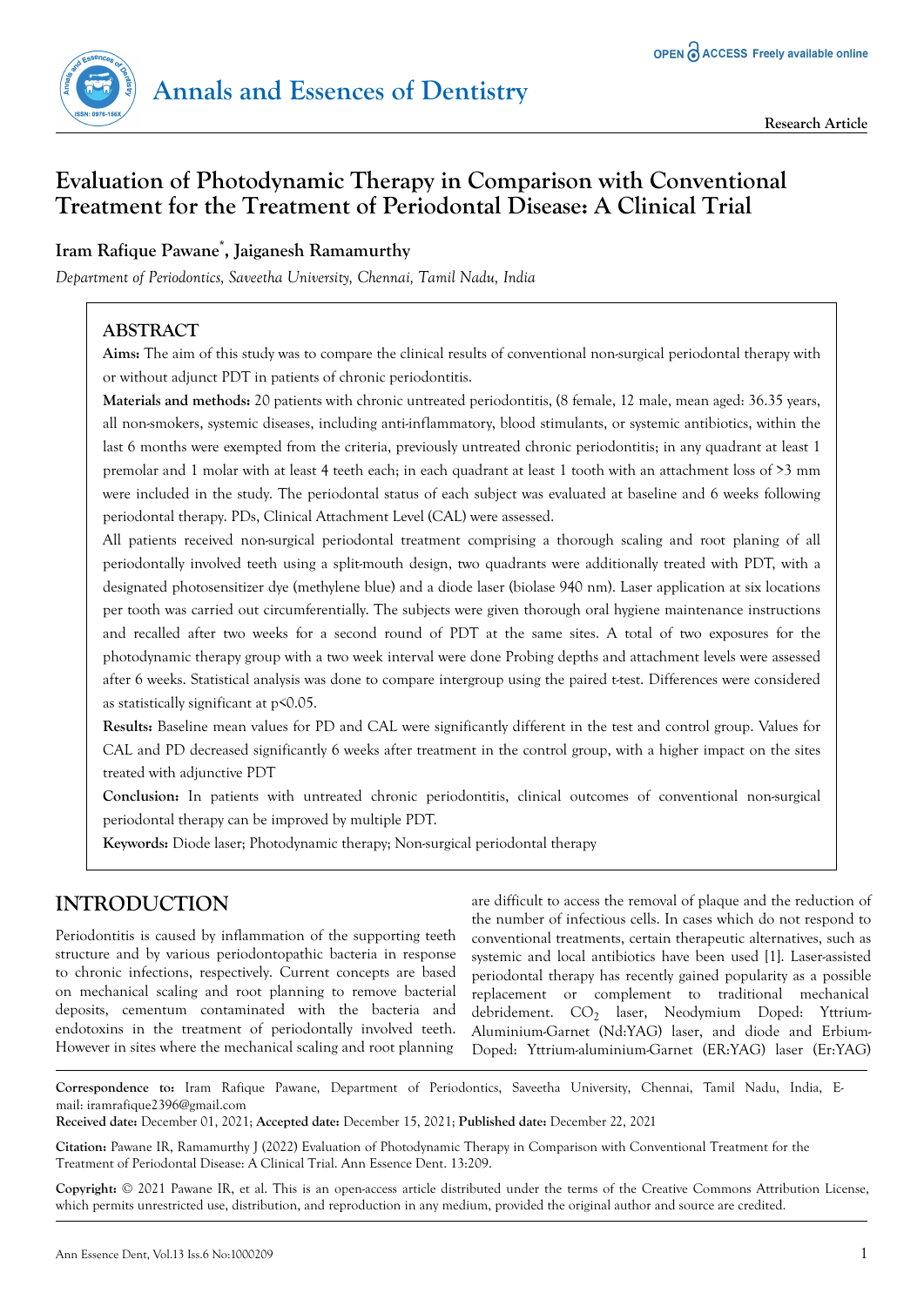#### **Pawane IR, et al.**

Laser have been used in periodontal pocket therapy for both hard and soft tissue treatment.

During irradiation, some of the laser energy scatters and penetrates into periodontal pockets. The low-energy attenuated laser can then stimulate the cells of the surrounding tissue, reducing inflammatory conditions in cell proliferation and increasing lymph flow, improving periodontal tissue attachment and probably reducing postoperative pain. The wavelength of a diode laser is 810 nm or 910-980 nm, which has no effect on dental hard tissues. As a result, the laser is an ideal soft tissue surgical laser that can be used to cut and coagulate gingiva and oral mucosa, as well as for soft tissue curettage and sulcular debridement [2]. It has a bactericidal effect as well. PDT is the light energy process used to activate a photo sensitizer in the presence of oxygen. The principle of operation is that the photosensitizer undergoes a transition to a higher energy condition that produces highly reactive oxygen conditions. This oxygen alone could cause microorganisms toxicity. A number of photo senses against target microorganisms have proved to be effective without damaging the host tissues [3].

PDT can be effective in killing bacteria like *Porphyromonas gingivalis* or *Fusobacterium nucleatum in vitro* which are periodontopathogens. The photo sensitization of *P. gingivalis* was demonstrated by using an animal model *in vivo*, which resulted in a decrease in bone loss. In a model of the Beagle dog, inflammatory signs were positive and *P. gingivalis* could be suppressed. Similar clinical results have been shown in the evaluation of PDT's impact on the treatment of human aggressive periodontitis, photosensitisation and SRP. The comparison of conventional debridement with or without the additional use of PDT in chronic periodontitis showed improved clinical parameter improvement in the PDT group [4]. This study was intended to compare the clinical results of conventional non-surgical periodontal therapy with or without adjunct PDT in patients of chronic periodontitis by testing for non-surgical periodontal therapy hypothesizing that incorporating that PDT as an adjunct could improve clinical outcomes.

# **MATERIALS AND METHODS**

### **Patient selection**

20 patients, each of whom presented chronic untreated periodontitis, were recruited from the outpatient Department of periodontics and oral implantology, Saveetha Institute of Medical and Technical Sciences, Chennai (8 female, 12 male, mean aged: 36.35 years, all non-smokers).

### **Exclusion criteria**

Systemic diseases, including anti-inflammatory, blood stimulants, or systemic antibiotics, could influence periodontal therapy outcomes within the last 6 months were exempted from the criteria [5].

#### **Inclusion criteria**

The study included the following: Previously untreated chronic periodontitis; in any quadrant at least 1 premolar and 1 molar with at least 4 teeth each; in each quadrant at least 1 tooth with an attachment loss of >3 mm.

### **Informed consent**

All patients were informed of the study and a written and video consent was taken prior to the trial in the period from December 2020 to February 2021, to participate in the study for 6 Weeks. The study was carried out in full conformity with the declared ethical principles approved by the Ethics Committee of the University.

#### **Clinical parameters**

The periodontal status of each subject was evaluated at baseline and 6 weeks following periodontal therapy. A blind examiner, who was not involved in the study of patients, documented the PDs, Relative Attachment Level (RAL), degree of tooth mobility, and furcation involvement. An experienced periodontal examiner conducted all measurements allowing intraexperimental value comparison. The upper and lower teeth have been recorded by taking impressions followed by the fabrication of personalised splints fitting with the teeth. These splits were used to provide both PD and relative attachment status with reproducible measurement points. Thus, the individual splints were produced by a vacuum-forming process for each subject. Only short of tooth emergence was trimmed. A groove was created in the splint for each studied site and a line for the calibrating pressure periodontal probe was formed to facilitate a reproducible sensor position during measurements [6].

### **Treatment procedure**

All patients received non-surgical periodontal treatment comprising a thorough scaling and root planning of all periodontally involved teeth employing both hand instruments and a piezo-electric ultrasonic headpiece with a slim-line styled scaler tip (Woodpecker) by the same clinician. Using a splitmouth design, two quadrants (test group) were additionally treated with PDT. Therefore, after periodontal debridement, the quadrants were assigned to different groups according to a randomised lot picking technique. The sequence was concealed until interventions were assigned. In combination with a designated photosensitizer dye (methylene blue) the PDT was performed by a diode laser (biolase 940 nm). Periodontal pockets have been rinsed from the bottom of the pocket using the photosensitizer and the blunt cannula to complete the pocket filling and roots coating [7].

The pockets were rinsed with water for excess photosensitizer after 3 minutes of residence time. The remaining photo sensor was activated for 10 s per site using the laser probe. Laser application at six locations per tooth was carried out circumferentially. The subjects were given thorough oral hygiene maintenance instructions and recalled after two weeks for a second round of PDT at the same sites. A total of two exposures for the photodynamic therapy group with a two week interval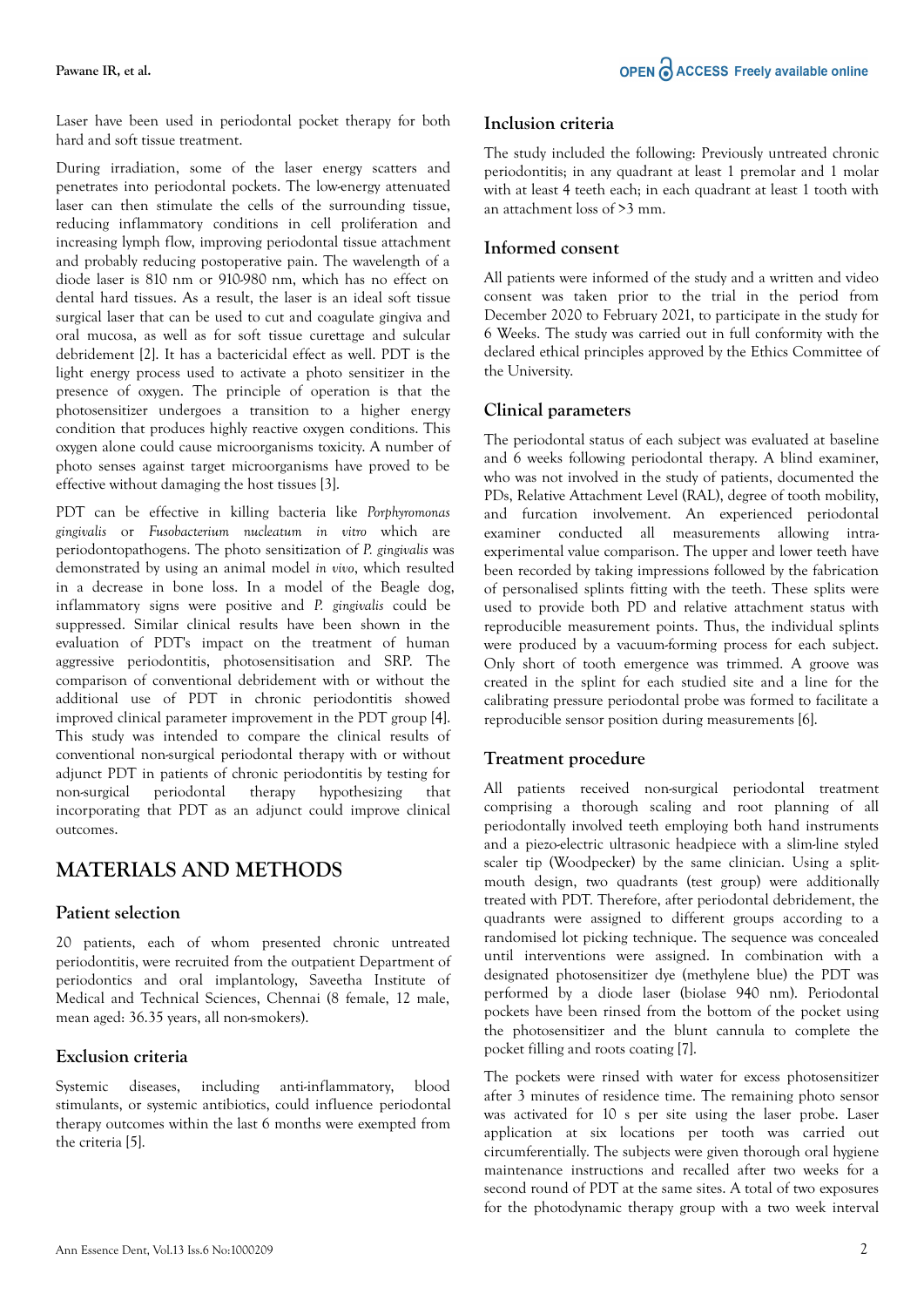#### **Pawane IR, et al.**

were done Probing depths and attachment levels were assessed after 6 weeks [8].

#### **Statistical analysis**

For statistical analysis IBM SPSS version 23 (SPSS Inc., Chicago, IL, USA). Comparison within the groups with respect to the treatment intervals were performed using the paired t test. Differences were considered as statistically significant at  $p$ <0.05.

# **RESULTS**

### **Probing depths**

Baseline PDs of periodontally involved teeth were statistically significant in the test group and control group  $(p<0.05)$ .

Six weeks after treatment, in both groups, a decrease in PDs could be found (p<0.05) with a higher impact in the test group than in the control, with a higher impact on the sites treated with adjunctive PDT (p<0.05) (Table 1).

### **Clinical attachment level**

The attachment levels of periodontally involved teeth did not differ significantly in the test group and control group at baseline (p<0.05).

 After 6 weeks, a lower attachment gain could be observed in the control group than in the test group  $(p<0.05)$ .

Comparing the differences in CAL, an attachment gain could be observed in both groups, with a higher impact on the sites treated with adjunctive PDT (p<0.05) (Figures 1 and 2).

|         | Mean       |                  |   |
|---------|------------|------------------|---|
| Group 1 | PD before  | $6.70 \pm 1.081$ | 0 |
|         | PD after   | $4.55 \pm 1.146$ |   |
|         | CAL before | $8.30 \pm 1.218$ | 0 |
|         | CAL after  | $6.65 \pm 1.137$ |   |
| Group 2 | PD before  | $6.92 \pm 1.112$ | 0 |
|         | PD after   | $5.95 \pm 1.192$ |   |
|         | CAL before | $9.12 \pm 1.256$ | Ω |
|         | CAL after  | $8.46 \pm 1.127$ |   |

**Table 1:** Depicts statistical analysis for pre and post intervention for adjunctive photodynamic therapy in both groups; with and without photodynamic therapy.



**Figure 1:** Bar graph represents the association between probing depths before and after intervention in both groups; with and without adjunctive photodynamic therapy (p<0.05) group 1 depicts significant improvement in probing depth reduction than group 2. Group 1: With photodynamic therapy, group 2: Without photodynamic therapy.



**Figure 2:** Bar graph represents the association between clinical attachment levels before and after intervention in both groups; with and without adjunctive photodynamic therapy, (p<0.05) group 1 depicts significant improvement in clinical attachment gain than group 2. Group 1: With photodynamic therapy, group 2: Without photodynamic therapy.

# **DISCUSSION**

This study demonstrates that PDT procedures improved the clinical results for the non-surgical periodontal treatment of chronic periodontitis. The conventional mechanical device of the root is seen as a prerequisite for success in the long term. Studies could, however, indicate that an additional benefit in the treatment of chronic periodontitis may come from adjunctive treatment processes like minocycline or laser radiation. The Er:YAG laser is a new technique for sub gingival debridement [9]. The residual calculus after laser irradiation can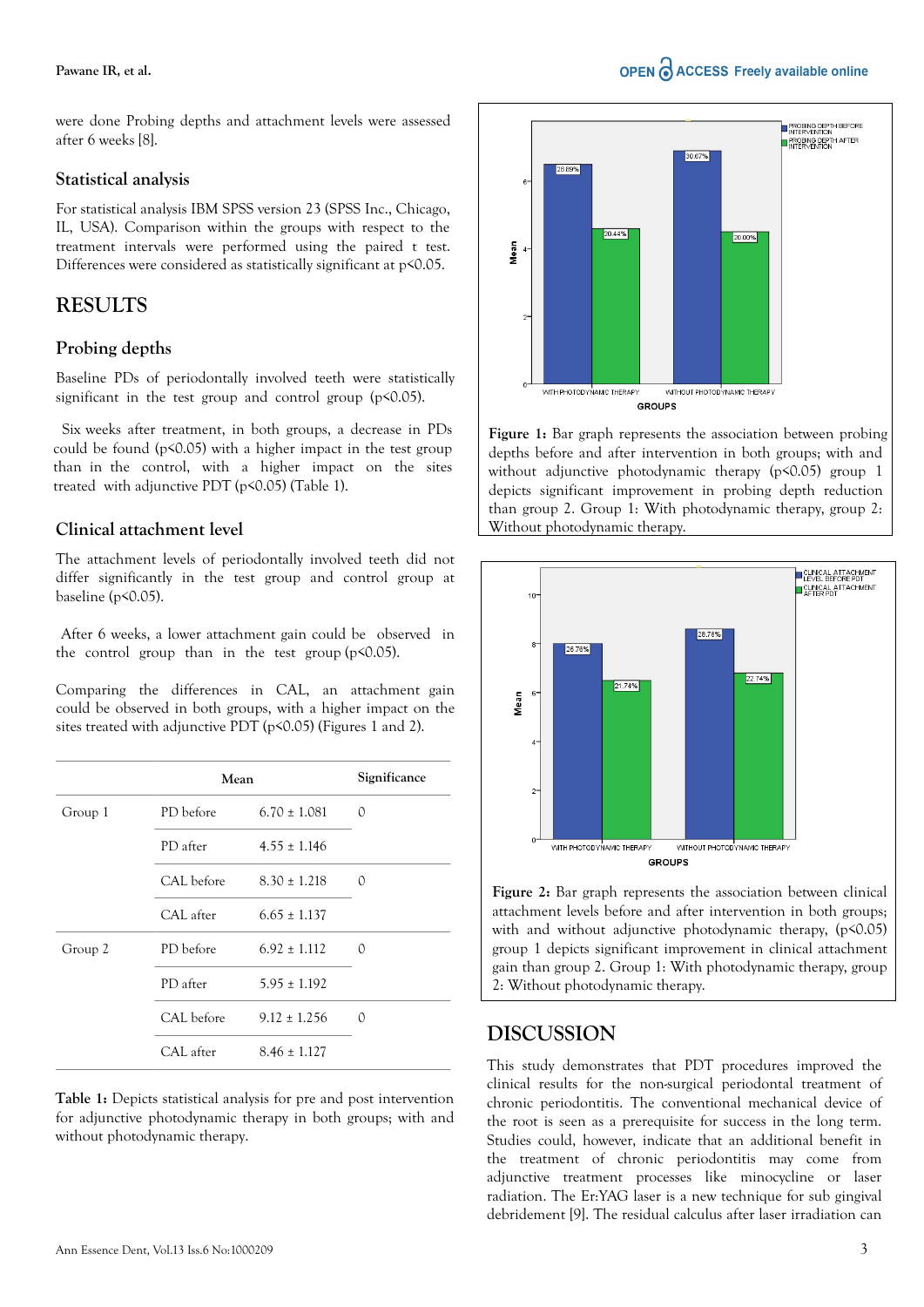be demonstrated to depend on the fluorescence threshold level, without removing a relevant quantity of the root cementum. As to the microbiological results, Er:YAG laser, curettes, sonic and ultrasonic scalers have the same effects in chronic periodontitis patients. Full mouth treatment concepts are another attempt at improved periodontal therapy to avoid early re-infection in untreated areas. Disputable data on microbiological effects of full mouth non-surgical periodontal therapy compared to the normal quadrant approach have been reported. A recent study has not confirmed any re-colonization differences after SRP for 24 hours compared to treatments during several sessions [10].

In current literature, only minor differences in treatment effects among these treatment strategies were observed among adults with chronic periodontitis. A systematic antibiotic constituent in the long-term management of periodontal diseases provides significant clinical benefits from the sub antimicrobial dose doxycycline therapy as an addition to SRP. However, the use of this therapy in addition to non-surgical periodontal debridement among smokers could not be demonstrated. In periodontal therapy systemic antimicrobials should be an adjunct to mechanical debridement. These results validate the search for new methods of treatment to improve conventional debridement. The limited access to plaque by topical agents and the development of antibiotic resistance make alternative strategies necessary in order to control the use of biofilms and treat periodontal diseases. PDT is mediated by singlet oxygen, which affects extracellular molecules directly [11].

Polysaccharides present also have photo damage potential within the extracellular matrix of the polymers in a bacterial biofilm. Such dual activity is not antibiotic-like and can have a major benefit from a PDT. Furthermore, it seems unlikely that singlet oxygen or free radicals will develop resistance to cytotoxic action. The PDT is equally effective against antibiotic, antibiotic, resistant and susceptible bacteria, and repeated photosensitization does not induce resistant strain selection. The PDT procedure involves the laser activation of photosensitizing dye. As laser light irradiated only the test quadrants, there were no effects on bacteria in the control quadrants [12]. The results of this study correspond to those of the study that evaluate the effect only and in combination with conventional SRP of photo disinfection. In the group treated with SRP alone after 12 weeks, the authors have assessed 33 patients with chronic periodontitis for a clinical attachment gain of 0.36 0.35 mm. For SRP with adjunctive PDT, a gain of 0.86 0.61 mm was observed. These values are within the same range as in this study; the control group has less RAL values than the adjunctive PDT values in the group. A greater reduction in the BOP in the test group was observed in both studies.

Although the values for SRP with adjunctive PDT were substantially different, the differences were minor. In a 6-month follow-up, however, the effects of local drug delivery on the SRP were evaluated, PD differences were observed from 0.1 to almost 0.5 mm and smaller effects for attachment gains, although statistically different differences could be observed. A study assessing the effect of a chlorhexidine subgingival chip could detect a 0.5 mm difference in clinical attachment gain in favour of chlorhexidine after six months. However, it remains a question whether these improvements are clinically significant. The additional PDT application to SRP of one exposure did not lead to further improvements in pocket depth reduction and attachment gain, when evaluating patients who received supportive periodontal therapy, but it led to significantly higher BOP scores than SRP alone.

In patients with aggressive periodontitis, SRP was also compared to PDT alone. In a split mouth design, ten patients were treated. In both groups after 3 months a significant reduction in BOPs was observed. PD values and clinical attachment levels have also reduced after 3 months. A positive effect on attachment gain reduced PD and reduced use of metronidazole plus amoxicillin as sole therapy for periodontal treatments with mechanical debridement have recently been shown. However, the clinician should expect remaining mineralized deposits on the root surface, irrespective of the use of antibiotics or a PDT as the sole treatment system. This residual sub gingival calculus may serve as a base for bacteria and help to develop pockets and to progress periodontal disease. Any viable bacteria on rough surfaces of residual calculus could serve as a source of periodontal lesion re-infection and cause periodontitis to progress. In this study, all of the patients obtained SRP periodontal therapy with both hand instruments (curettes) and a piezo-electric headpiece for all the teeth. No difference was found in the treatment of chronic periodontitis concerning clinical outcome between ultrasonic and manual debridement. In addition, each patient was treated with both debridement procedures so that quadrants treated with split mouth design could be compared intra-experimentally.

A gentle gingival sulcus probing was performed with a pressure sensitive probe, since the sampling force of 20 g was demonstrated to avoid trauma of periodontal tissues during sampling. The present study shows that the use of PDT in conjunction with non-surgical treatment results has a positive impact. Increasing the number of exposures to photodynamic therapy is a newer approach to treat non-surgically as it is inferred that this could affect the microbial count. Thus, it could be possible to improve non-surgical periodontal therapy by adding antimicrobial photodynamic treatment exposures to conventional non-surgical therapy approaches.

# **CONCLUSION**

Furthermore, the microbiological effects behind the clinical benefits observed should be studied and the decrease in microbial load to repeated exposures must be observed. From the above study, it can be concluded that in patients with chronic periodontitis, multiple exposures of adjunctive photodynamic therapy after conventional non-surgical therapy, i.e. scaling and root planning improves clinical outcomes.

# **REFERENCES**

- 1. Polson AM, Frederick GT, Ladenheim S, Hanes PJ. [The production](https://aap.onlinelibrary.wiley.com/doi/10.1902/jop.1984.55.8.443) [of a root surface smear layer by instrumentation and its removal by](https://aap.onlinelibrary.wiley.com/doi/10.1902/jop.1984.55.8.443) [citric acid](https://aap.onlinelibrary.wiley.com/doi/10.1902/jop.1984.55.8.443). J Periodontol. 1984;55(8):443-446.
- 2. Kapoor A, Malhotra R, Grover V, Grover D. [Systemic antibiotic](https://onlinelibrary.wiley.com/doi/full/10.1111/j.1834-7819.2009.01147.x) [therapy in periodontics](https://onlinelibrary.wiley.com/doi/full/10.1111/j.1834-7819.2009.01147.x). Dent Res J. 2012;9(5):505.